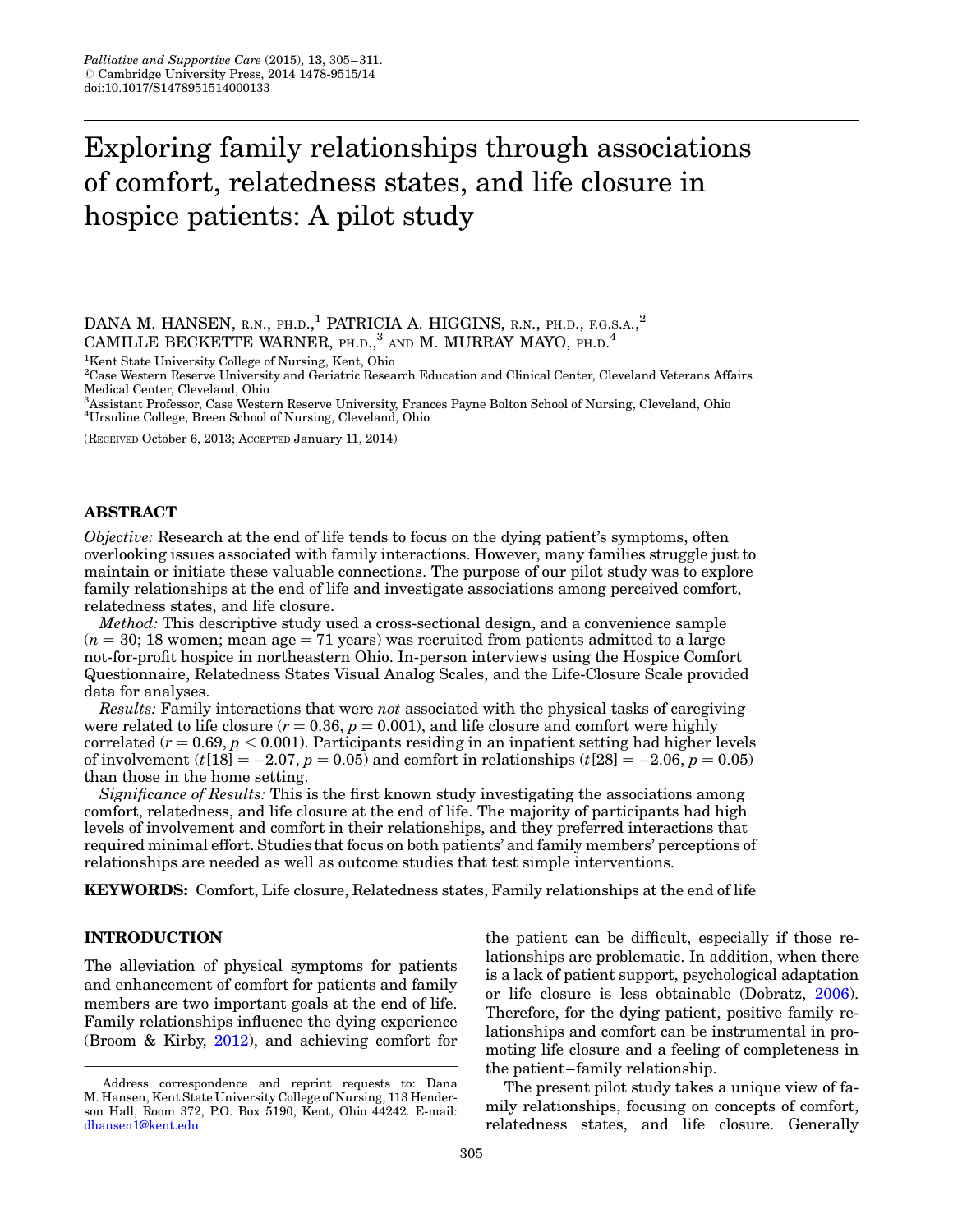speaking, research on families at the end of life has focused on communication among family members, and much of it has been qualitative (Prince-Paul, [2008](#page-6-0); Keeley, [2007;](#page-6-0) Sheehan & Draucker, [2011;](#page-6-0) Syren et al., [2006\)](#page-6-0). Our findings demonstrate that, although communication between dying patients and their families can be difficult, it is important for life closure and helps create meaning for the terminally ill patient and their family (Syren et al., [2006](#page-6-0); Prince-Paul, [2008](#page-6-0)). Moreover, studies have shown that terminally ill patients and their loved ones value the time spent with family and friends; if communication and sharing occur, family members report relief from emotional suffering and/or a desire to mend broken relationships and make the most of the time left to them (Keeley, [2007;](#page-6-0) Downy et al., [2009](#page-6-0); Rosenbaum et al., [2006;](#page-6-0) Sheehan & Draucker, [2011\)](#page-6-0). It is clear from the literature that terminally ill patients and their families view close personal relationships as important. Equally important is the need for all family members to express feelings related to their relationships (Prince-Paul, [2008](#page-6-0); Keeley, [2007\)](#page-6-0). The findings of our pilot study add to the body of literature demonstrating the significance of high levels of involvement and comfort with that involvement in relationships at the end of life and their importance from the patient's perspective. The significance of family persists throughout the dying experience.

Little evidence exists about how hospice staff can support family relationships, especially when patient acuity is high and the length of stay in the hospice program is relatively short (NHPCO, [2011](#page-6-0)). Using Comfort Theory (Kolcaba, [2003](#page-6-0)) and Relatedness Theory (Haggerty et al., [1993\)](#page-6-0) as background, the aim of our pilot study was to understand associations among concepts important at the end of life: comfort, relatedness states, and life closure. The provision of comfort is a hospice tradition and is expected in the delivery of end-of-life care. Comfort theory posits four types of comfort: physical, psychospiritual, environmental, and sociocultural. Relatedness theory, based on attachment theory (Haggerty et al., [1993\)](#page-6-0), which assists in understanding patient and family relationships at the end of life, poses two interconnected dimensions of relatedness experienced on a continuum: "involvement  $\rightarrow$  no involvement" and "comfort/well-being  $\rightarrow$  no comfort/well-being" with the level of involvement in a relationship (Haggerty et al., [1993](#page-6-0)). Life closure involves psychological adaptation to the changing circumstances that the dying patient face and is attained in part through supportive relationships. Understanding the patient's comfort and relational needs is a step toward understanding family relationships at the end of life. Ours is the first known study to explore family relationships at the end of life using these concepts.

## METHODS

## Design, Sample, and Setting

This descriptive correlational pilot study employed a cross-sectional design and a convenience sample  $(n = 30)$  of patients admitted to a large not-for-profit hospice in northeastern Ohio between July of 2011 and October of 2012. The hospice provided both inpatient and home-based care, and all terminally ill hospice patients were eligible if they were 18 years or older. Patients were excluded if their illness state was evaluated as high acuity (Palliative Performance Scale [PPS] score greater than 40%) (Anderson et al., [1996](#page-5-0)) and/or they exhibited cognitive impairment at the time of screening (more than three wrong on the six-item screener) (Callahan et al., [2002\)](#page-6-0).

## Ethical Considerations, Recruitment and Enrollment

The Case Western Reserve University Human Subjects Review Board approved the study, and all participants provided written consent. To minimize patient/family burden, the hospice staff identified and contacted potentially eligible participants. Interested participants provided verbal consent for the researcher to contact them; the first author then arranged a meeting time for study enrollment and data collection. The researcher provided opportunities for participants to take rest breaks and told them they could decline to answer questions.

We enrolled 30 participants in the study. Of the 64 participants who did not enroll (68%), 15 did not meet eligibility criteria and 2 died before consenting. Most patients declined without giving a reason, but some stated that they did not wish to participate due to feeling too sick or they provided a variety of other responses, such as it involved too much paperwork.

## Questionnaires and Data Collection

Data were collected from each participant through a face-to-face interview, which lasted approximately 30 minutes. Demographic data such as age, gender, length of stay in hospice, location of participants (home or hospice residence), and acuity level (based on the PPS) were collected first, followed by questionnaires that assessed participants' comfort status, relatedness states, and life closure.

#### Palliative Performance Score (PPS)

The Palliative Performance Scale (PPS) is an observer-rated scale that evaluates hospice patients' functional status and care needs based on five categories: ambulation, activity level/evidence of disease, selfcare, intake, and level of consciousness (Anderson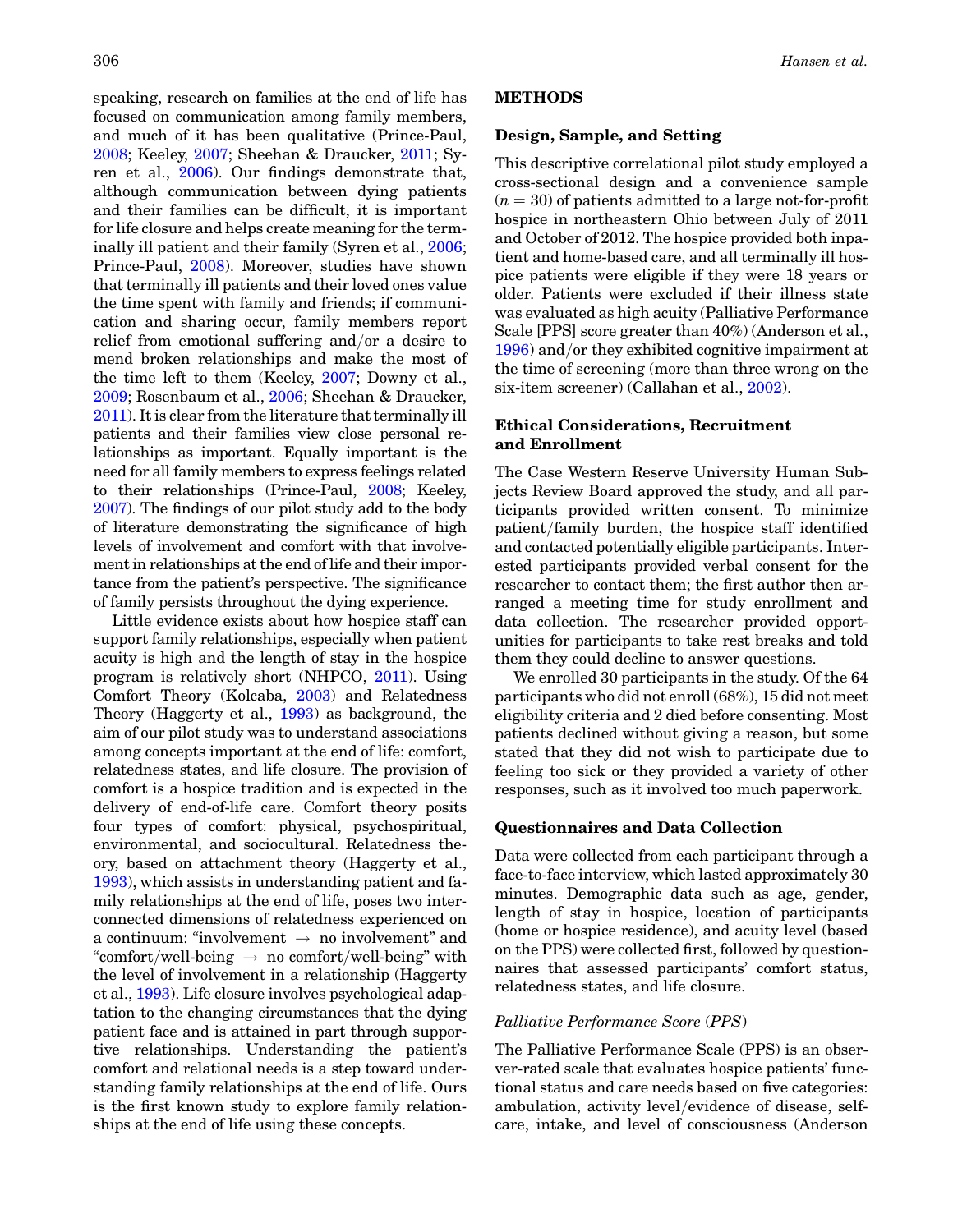<span id="page-2-0"></span>et al., [1996](#page-5-0); Lau et al., [2006](#page-6-0); Ho et al., [2008](#page-6-0)). The scale has 11 categories in  $10\%$  increments  $(0-100)$ . The lower a patient's score, the poorer the function and the closer she is to death. The PPS, adapted from the Karnofsky Performance Scale, is a validated instrument widely used by hospice and palliative clinicians (Ho et al., [2008](#page-6-0)).

To investigate potential differences in questionnaire scores based on participants' illness acuity, two groups were created using a clinical cutpoint for the PPS. A participant with a score greater than 50% is considered to have lower acuity compared to a score under 40%, which indicates higher acuity (Anderson et al., [1996;](#page-5-0) Ho et al., [2008;](#page-6-0) Lau et al., [2006](#page-6-0)).

#### Comfort

The Hospice Comfort Questionnaire, a validated 49 item Likert-type scale (strongly disagree to strongly agree), measured comfort (Kolcaba, [2003](#page-6-0)) according to how participants felt at the time of the interview (Kolcaba, [2003](#page-6-0); Novak et al., [2001\)](#page-6-0) (sample items: "my body is relaxed right now" and "I am afraid of what is next".

A second measure of comfort, with a previously established concurrent validity, is the one-item Verbal Rating Comfort Scale (Dowd et al., [2007\)](#page-6-0), which is easy to administer and carries a minimal burden for study participants. With ratings from 0 to 10 and corresponding descriptive words (such as no comfort at all [0] to highest comfort possible [10]), this scale provided a description of study participants' overall comfort.

#### Relatedness States

Participants identified one family member and rated their level of involvement in the relationship and the corresponding level of comfort with that involvement with two 10-centimeter visual analog scales (VASs), scoring related level of involvement and level of comfort (Lee & Higgins, [2011;](#page-6-0) Haggerty et al., [1993](#page-6-0)). Participants were not given specific criteria on which family member to choose while thinking about rating the visual analog scales. They were told to choose a person they considered to be family and rate their relationship based on level of involvement and level of comfort with that involvement. We did not conduct test–retest measures of reliability for these two visual analog scales.

The scores were graphically modeled, with the two curves intersecting at the five-centimeter mark to create four equal quadrants, one for each state of relatedness (see Figure 1): enmeshment, connectedness, disconnectedness, and parallelism. Individuals experience enmeshment (high involvement, low comfort) when involvement with another coexists with discomfort and anxiety (Haggerty et al., [1993\)](#page-6-0). Unlike enmeshment, connectedness (high involvement, high comfort) includes a sense of comfort, well-being, and anxiety reduction when involved with others (Haggerty et al., [1993\)](#page-6-0). Disconnectedness (low involvement, low comfort) occurs when a person is not involved with others and there is emotional and social estrangement (Haggerty et al., [1993\)](#page-6-0). Parallelism (low involvement, high comfort) occurs when a person is not involved with others but this experience is comfortable and promotes well-being (Haggerty et al., [1993](#page-6-0)).

## Life Closure

The Life-Closure Scale (Dobratz, [2006](#page-6-0)), a 20-item Likert-type scale ("not at all" to "most of the time"), measures psychological adaptation at the end of life



**Fig. 1.** States of relatedness  $(n = 30)$ .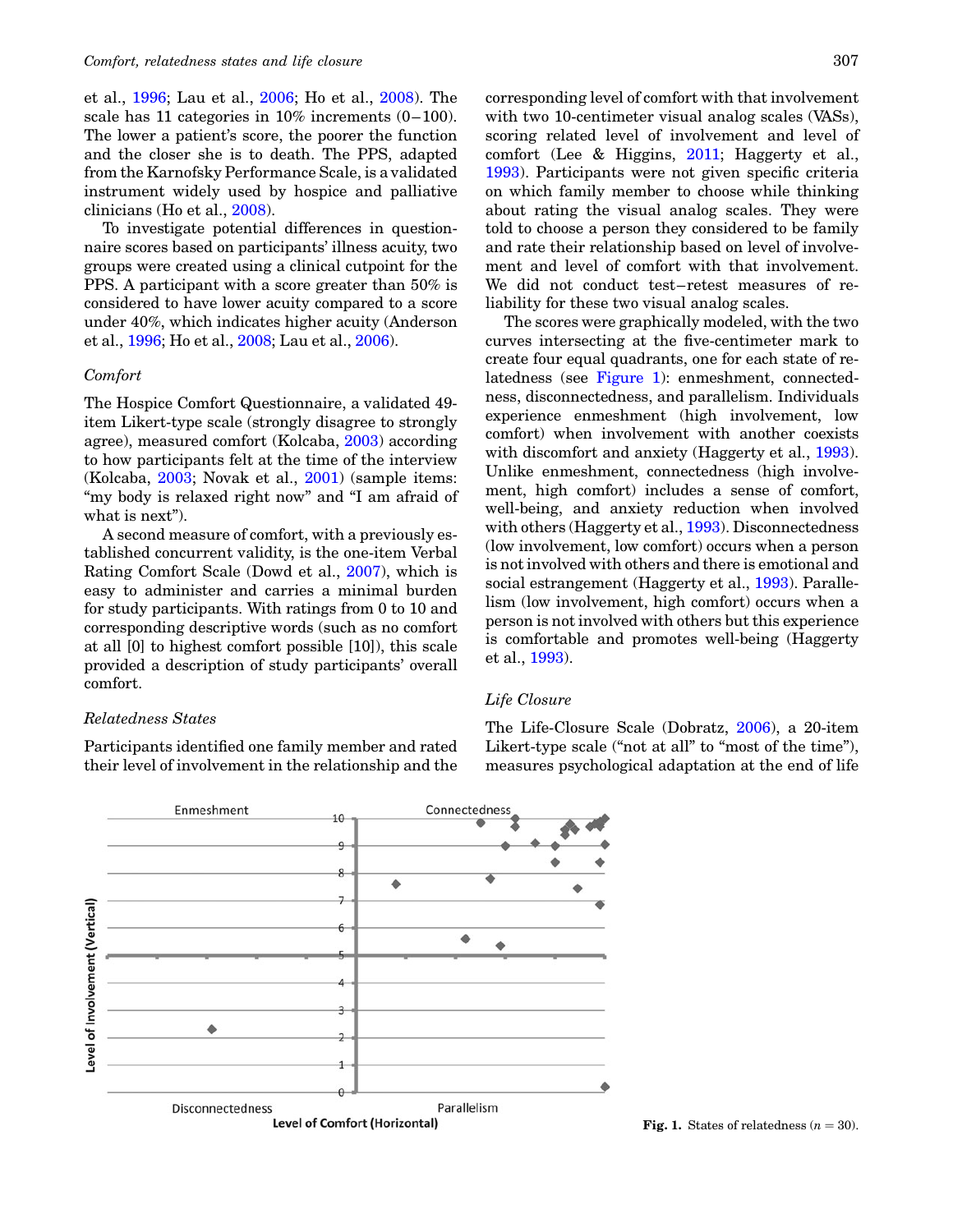(Dobratz, [1990\)](#page-6-0), and is a valid measure of psychological adaptation (Dobratz, [1990](#page-6-0); [2004](#page-6-0); [2006,](#page-6-0) [2011\)](#page-6-0). It consists of two subscales: self-reconciling and self-restructuring. Self-reconciling refers to resolving events with reasoning, focusing, and rationalizing (Dobratz, [1990,](#page-6-0) p. 5; Dobratz, [2004](#page-6-0)). Self-restructuring relates to reframing a situation by transferring, fixating, and displacing with expressions of negotiating, seeking, and choosing (Dobratz, [1990,](#page-6-0) p. 5; Dobratz, [2004\)](#page-6-0). Participants responded to 20 items using the stem question "How often do you feel or act (. . .)?" (sample items: "(. . .) that your life has been worthwhile" and "(...) like you are overwhelmed by everything").

## Patient –Family Interactions

Two open-ended questions asked participants to name recent interactions and estimate the amount of time spent on activities. To explore the types of activities and the amount of time spent on activities, participants were asked:

- 1. What types of family interaction activities do you do with your families?
- 2. How much time have you spent interacting with each other in non-healthcare-related matters since enrolling in the hospice program?

# METHODS

Three analytical approaches were utilized in this mixed-methods study to investigate relationships among the concepts of comfort, state of relatedness, and life closure.  $SPSS^{\circledast}$  (version 19.0, 2011) and Microsoft Excel<sup>®</sup> (2007) were employed for data entry, management, and analysis. Multivariate, graphical, and content analyses were conducted to evaluate our results.

## Multivariate Analyses

Independent  $t$  tests examined the mean differences on scores for comfort, relatedness, and life closure based on place of residence (home or inpatient) and participants' level of acuity. Pearson product–moment correlation analyses determined the associations among the variables comfort, relatedness states, and life closure.

# Graphical Analysis

Using an  $x-y$  coordinate scattergram created in Excel, level of involvement scores were plotted on the y-axis and scores from level of comfort with involvement were plotted on the  $x$ -axis, with the two axes intersecting at the five-centimeter mark (see [Figure 1\)](#page-2-0).

## Content Analysis

A qualitative method, content analysis, categorized participants' responses. These categories are a description of the manifest content of the text (Graneheim & Lundman, [2004](#page-6-0)). The first two authors independently analyzed participants' responses, resolved differences, and determined categories and frequencies for each interaction activity.

## RESULTS

## Statistical Analyses

Table 1 provides a summary of the sample's demographic statistics, and [Table 2](#page-4-0) presents descriptive statistics for the questionnaire results. Participants in our sample were overwhelmingly Caucasian, and the majority had a cancer diagnosis. The average length of stay in the hospice program was 233 days  $(median = 56)$ , and 38% of participants were in the hospice program for more than 180 days. Length of stay data were not collected on the first six study participants ( $n = 24$  for the variable). The majority of participants (63%) were evaluated as "low acuity" (PPS score  $\geq$ 50%) at the time of the interview.

Several instruments demonstrated good reliability. In this sample, the Hospice Comfort Questionnaire demonstrated a Cronbach's alpha of 0.86. Concurrent validity between the Verbal Rating Comfort Questionnaire and the Hospice Comfort Questionnaire was  $r = 0.66$ ,  $p = 0.001$ . Cronbach's

**Table 1.** Demographics of the sample  $(N = 30)$ 

|                                     | M(SD; Range)                           | N                  |  |
|-------------------------------------|----------------------------------------|--------------------|--|
| Age (years)                         | $71(10.8; 45-88)$                      | 30                 |  |
| Length of stay<br>in hospice (days) | 228 (357.8; 3-1460)                    | 24                 |  |
|                                     |                                        | $N\left(\%\right)$ |  |
| Gender                              | Female                                 | 18(60)             |  |
|                                     | Male                                   | 12(40)             |  |
| Race/ethnicity                      | Caucasian                              | 29 (97)            |  |
|                                     | African American                       | 1(3)               |  |
| Diagnosis                           | Cancer                                 | 16(53)             |  |
|                                     | Pulmonary disease                      | 7(23)              |  |
|                                     | Cardiac disease                        | 5(17)              |  |
|                                     | Amyotrophic Lateral<br>Sclerosis (ALS) | 2(7)               |  |
| Marital status                      | Married                                | 16(53)             |  |
|                                     | Single                                 | 3(10)              |  |
|                                     | Divorced                               | 4(13)              |  |
|                                     | Widowed                                | 7(23)              |  |
| Location of<br>participant          | Home                                   | 15(50)             |  |
|                                     | Inpatient                              | 15(50)             |  |
| Acuity level (PPS)                  | $\leq 40\%$ (high acuity)              | 11(37)             |  |
|                                     | $>50\%$ (low acuity)                   | 19(63)             |  |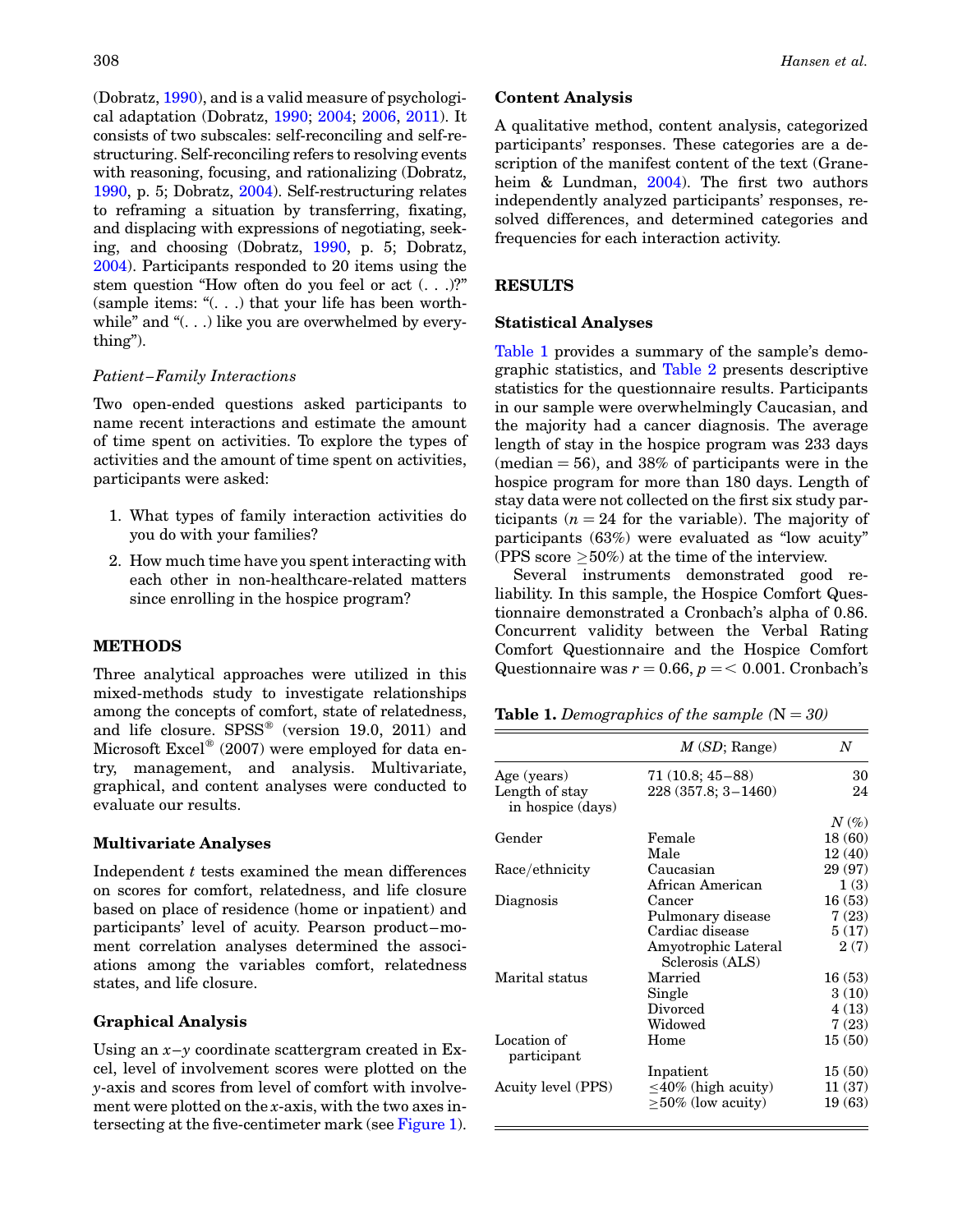<span id="page-4-0"></span>Table 2. Questionnaire scores

| Questionnaire<br><b>Scores</b>    | Sample Scores<br>M(SD; Range) | Theoretical<br>Range |
|-----------------------------------|-------------------------------|----------------------|
| Verbal rating<br>comfort score    | $7.5(2.1; 4-10)$              | $0 - 10$             |
| Hospice Comfort<br>Questionnaire  | $230(27.8; 171 - 277)$        | $49 - 294$           |
| Life-Closure Scale                | $80(13.2; 53-100)$            | $0 - 100$            |
| Relatedness states<br>comfort     | $8.8(1.7; 2.1-10)$            | $0 - 10$             |
| Relatedness states<br>involvement | $8.4(2.3; 0.2-10)$            | $0 - 10$             |

alpha for the Life-Closure Scale was 0.86 for the total scale, 0.77 for the 10-item self-reconciled subscale, and 0.82 for the 10-item self-restructuring subscale.

# Differences in Participants' Scores by Location

For relatedness states, participants residing in a hospice house reported statistically significant higher levels of involvement in their relationships compared to participants in their homes  $(t[18] = -2.07$ ,  $p = 0.05$ ) ( $d = 0.76$ ). Similarly, participants residing in a hospice house reported higher levels of comfort in their relationship compared to participants at home (t[28] = -2.06,  $p = 0.05$ ) ( $d = 0.76$ ).

There were no statistically significant differences in Life-Closure Scale (LCS) scores based on participant location  $(t[28] = -0.58, p = 0.56)$  or in scores on Comfort [Hospice Comfort Questionnaire (HCQ)]  $(t[28] = -0.80, p = 0.43).$ 

# Differences in Participants' Scores by Acuity Level

There were no statistically significant differences between the two groups in terms of life closure  $(t[28] = 0.39, p = 0.70),$  comfort  $(HCQ)$   $(t[28] =$ 

|  |  | <b>Table 3.</b> Correlation matrix |  |
|--|--|------------------------------------|--|
|--|--|------------------------------------|--|

 $-0.94, p = 0.36$ , or levels of comfort in relationships  $(t[28] = 1.38, p = 0.18)$   $(d = 0.58)$ . However, there were statistically significant differences in levels of involvement in relationships. Participants with higher acuity (40%) reported higher *levels of involve*ment in their relationships compared to participants with lower levels of acuity ( $\geq$ 50%) (t[24] = 2.19,  $p = 0.04$   $(d = 0.74)$ .

## Associations Among Comfort, Relatedness States, and Life Closure

Table 3 summarizes the correlations among all concepts. Each concept had at least one statistically significant relationship with one of the other concepts, with the exception of the Hospice Comfort Questionnaire and level of involvement in relationships  $(r =$ 0.23,  $p = 0.23$  and the Verbal Rating Comfort Scale and level of involvement in relationships  $(r = 0.23,$  $p = 0.13$ ) or level of comfort with involvement (r =  $0.23, p = 0.22$ .

## Graphical Analysis

Some 28 of the 30 participants reported scores that plotted in the state of connectedness (see [Figure 1\)](#page-2-0). One participant's scores plotted in the state of disconnectedness and the other in parallelism. The states of relatedness (enmeshment, connectedness, disconnectedness, and parallelism) were plotted from the participants' scored visual analog scales. Some 40% of participants chose their spouse to rate and 37% chose their child, while the remaining chose grandchildren, friends, parents, and siblings.

## Content Analysis

Seventeen participants provided responses to the openended question, and the following categories were created: companionship  $(n = 14)$ , nourishment and companionship  $(n = 6)$ , companionship and

| $N = 30$                          | LCS <sup>1</sup> | HCQ <sup>2</sup> | Relatedness States<br>Comfort | Relatedness States<br>Involvement | Verbal Rating<br>Comfort Scale |
|-----------------------------------|------------------|------------------|-------------------------------|-----------------------------------|--------------------------------|
| Total LCS                         |                  |                  |                               |                                   |                                |
| Total HCQ                         | $0.69**$         |                  |                               |                                   |                                |
| Relatedness states<br>comfort     | 0.35             | $0.43**$         |                               |                                   |                                |
| Relatedness states<br>involvement | $0.36*$          | 0.23             | $0.46*$                       |                                   |                                |
| Verbal rating comfort<br>scale    | $0.56**$         | $0.67**$         | 0.23                          | 0.28                              |                                |

Notes. <sup>1</sup> Life-Closure Scale; <sup>2</sup> Hospice Comfort Scale; \*p<0.05, two-tailed; \*\*p < 0.001, two-tailed.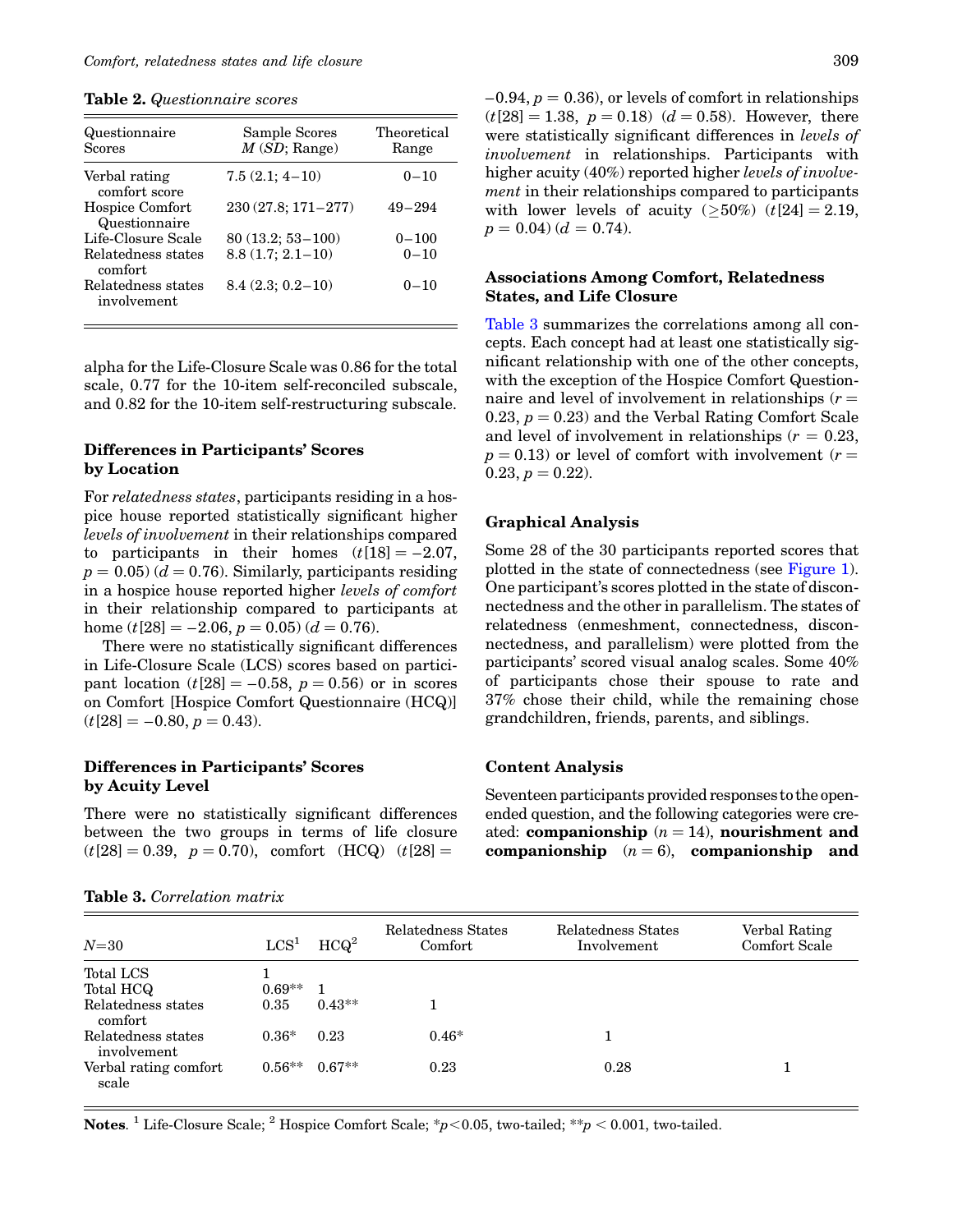<span id="page-5-0"></span>exercise  $(n = 2)$ , and social support  $(n = 2)$ . One person reported no interaction.

Examples of activities varied from playing word games, which was categorized as companionship, to "we stopped for lunch and reminisced," which was categorized as nourishment and companionship. An example of social support was "my brother lives in Colorado and came to help me move." Swimming with family was categorized as companionship and exercise.

## DISCUSSION

Although this was a preliminary study with a small convenience sample, there were a number of important outcomes. Notably, we found strong correlations among the variables of comfort, relatedness states, and life closure, and we have effect sizes for future studies.

The participants with higher acuity reported higher *levels of involvement* in their relationships compared to participants with lower levels of acuity  $(\geq 50)$ , a finding that is supported in the literature; that is, supportive relationships become more important as physical function declines (Dobratz, [2011](#page-6-0); Knight & Emanuel, [2007\)](#page-6-0). Another interesting finding was that inpatient hospice participants had higher *levels of involvement* and *comfort* in their relationships compared to participants in the home setting. A possible explanation is supported by findings from other studies that report hospice patient concerns of "being a burden" as one of the more distressing problems they faced (Chochinov et al., [2009](#page-6-0); McPherson et al., [2007;](#page-6-0) [2010\)](#page-6-0). Many of our participants validated this finding, as they reported that they felt they were a burden to their families.

Not surprisingly, most participants reported interactions that were low-energy activities. When specifically asked about the amount of time spent on activities, participants indicated that time limitations were important and were imposed by either themselves or family members. For example, participants requested that family members limit their visits or phone calls to avoid fatigue. The intent of the exploratory question about time spent on activities was to gather information in terms of minutes or hours to determine potential time constraints and to guide future interaction intervention studies. It was often difficult for participants to answer the question about time spent on activities, and the participants frequently answered the question with vague concepts of time such as "all of the time" or "sometimes."

Our pilot study did have some limitations. First, there was a low conversion rate of patients referred (94) to participants enrolled in the study (30). Low conversion rates ranging from 35 to 65% in hospice populations have been reported in the literature (Bakitas et al., [2006;](#page-6-0) Wohleber et al., [2012\)](#page-6-0). Second, this study sample was somewhat distinctive in its unusually long length of stay within the hospice program. Nine participants had lengths of stay greater than 100 days, in contrast to 67 days, which is the national average length of stay in a hospice program (NHPCO, [2011\)](#page-6-0). In addition to the unusual length of stay, our sample size was small and our findings thus cannot be generalized to all hospice patients. Finally, the content analysis only revealed a description of what was said and did not provide reasons for participant responses.

Further investigation is needed to determine why participants had higher levels of involvement and comfort in their relationships within the inpatient setting. It is possible that inpatients and their families felt more relaxed to engage in personal interactions and that this was reflected in higher scores of involvement and comfort with that involvement. Additionally, it would be useful to explore if there are dimensions of comfort that influence the psychological adaptation (life closure) process. Dobratz  $(2011)$  $(2011)$  suggests that pain is one of the regulators of life closure. While comfort is more than the absence of pain, a larger study is needed to examine if comfort is a confounding variable or an independent predictor of life closure.

In conclusion, when faced with a terminal illness, hospice patients do not expect a cure of their illness; however, they do seek comfort and meaning in their lives. Supporting hospice patient and family relationships through the journey and trials at the end of life presents challenges, but this area of research also has potential to identify easy but effective family interaction interventions that would increase patient and family comfort and, consequently, facilitate life closure.

# DISCLOSURES AND ACKNOWLEDGMENTS

The Frances Payne Bolton School of Nursing Alumni Research Award provided funding for this study. The authors declare no conflicts of interest. The authors thank the following for their assistance at various stages of the study: Dr. Kathryn Kolcaba, Dr. Polly Maznec, Dr. Elizabeth Weinstein, Ruby Fett, the administrators and staff of the Hospice of the Western Reserve, and the hospice patients who shared their experiences.

#### REFERENCES

Anderson, F., Downing, G.M., Hill, J., et al. (1996). Palliative performance scale (PPS): A new tool. Journal of Palliative Care, 12, 5–11.